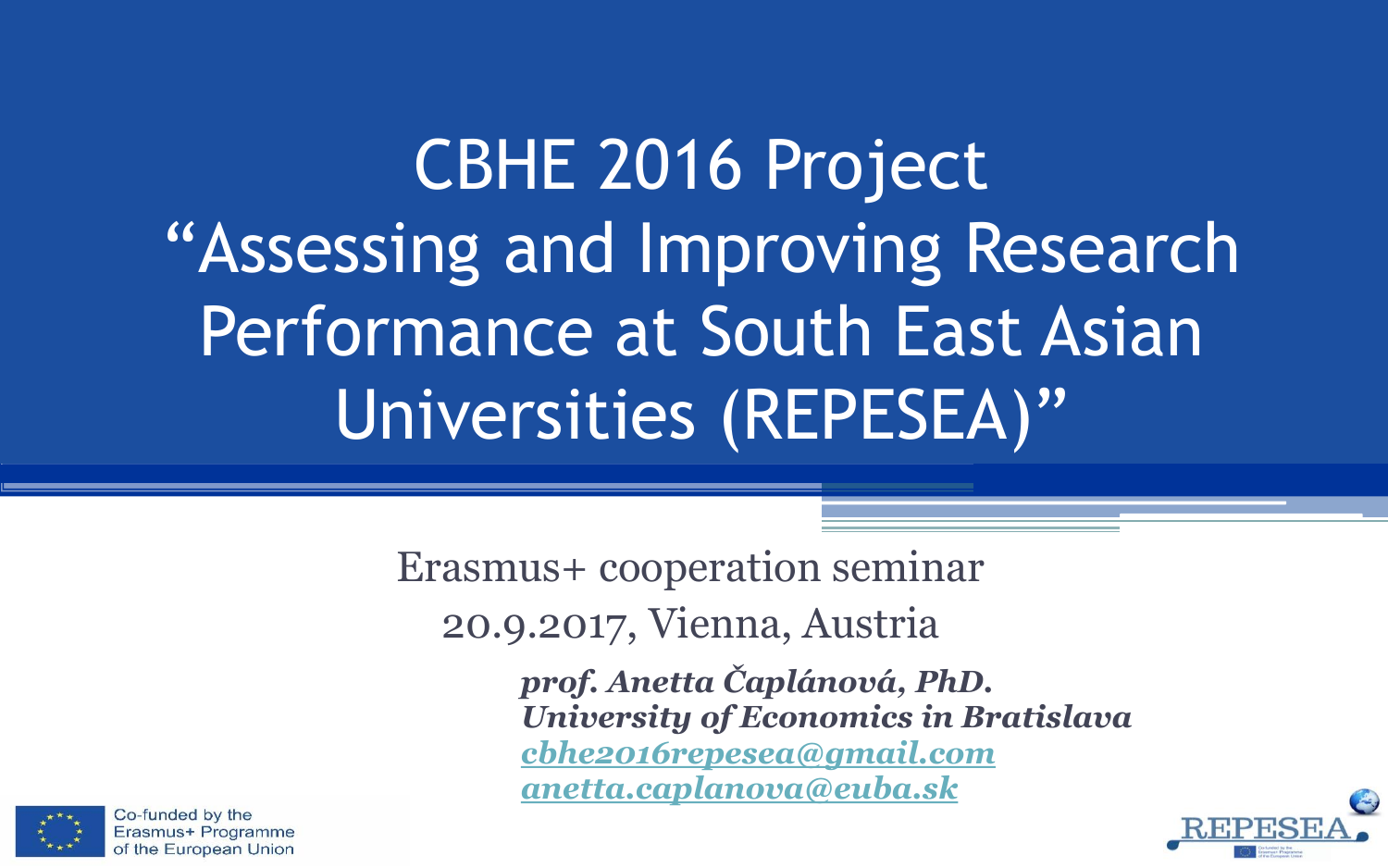#### Presentation outline

- Project objectives
- Project consortium
- Proposal preparation
- Content and working packages
- Experience so far
- Q&A



Co-funded by the Erasmus+ Programme of the European Union

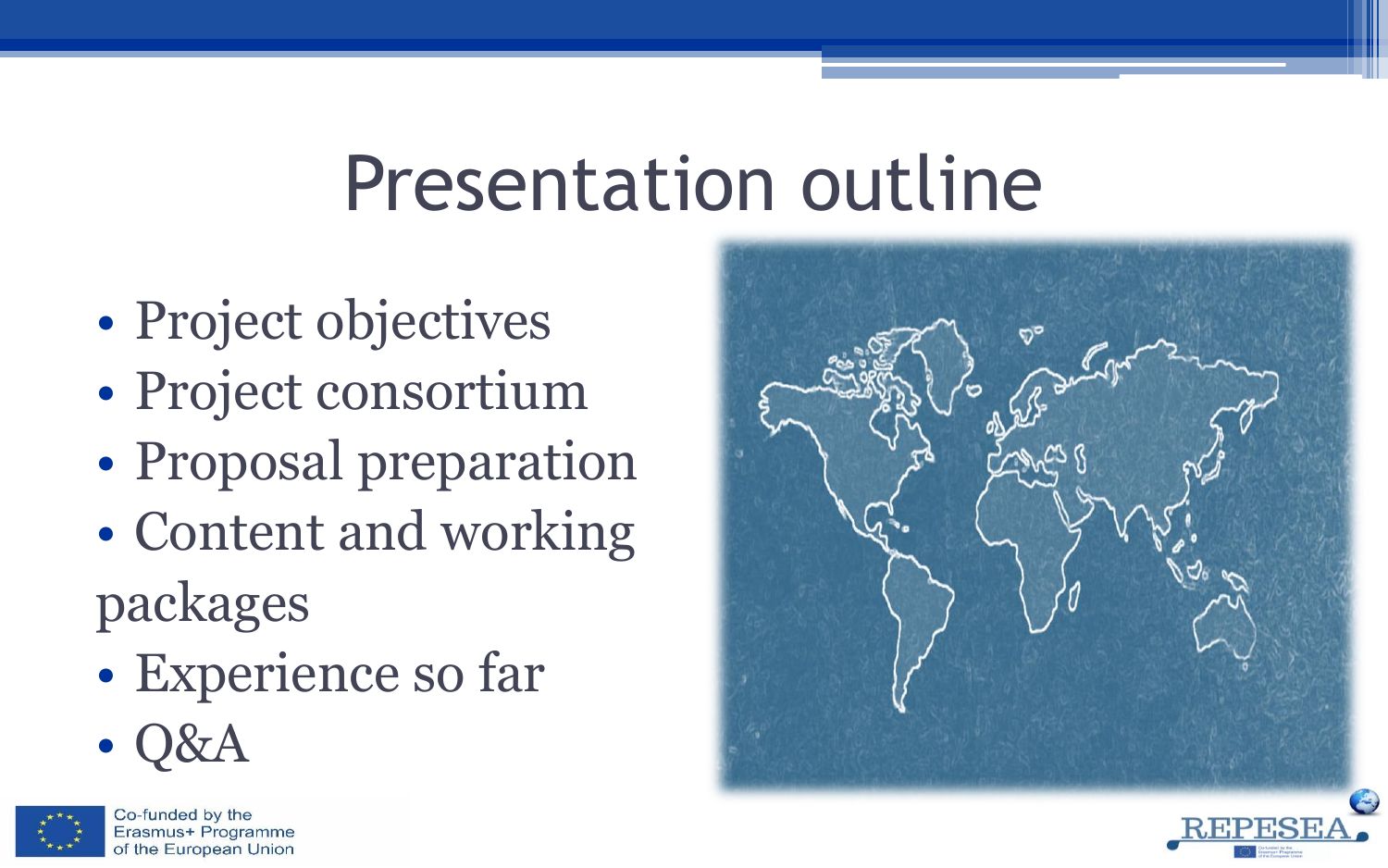# Project rationale

- One of the focuses of the Erasmus+ CBHE is the **investment in research and innovation**, which is essential for European and non-European societies.
- It is of the foremost importance **to bring together European academics with those from around the world.**
- **Building research and innovation capacities**  is a challenging task and the REPESEA project addresses it within the cooperation network of **South-East Asian and European partners**.



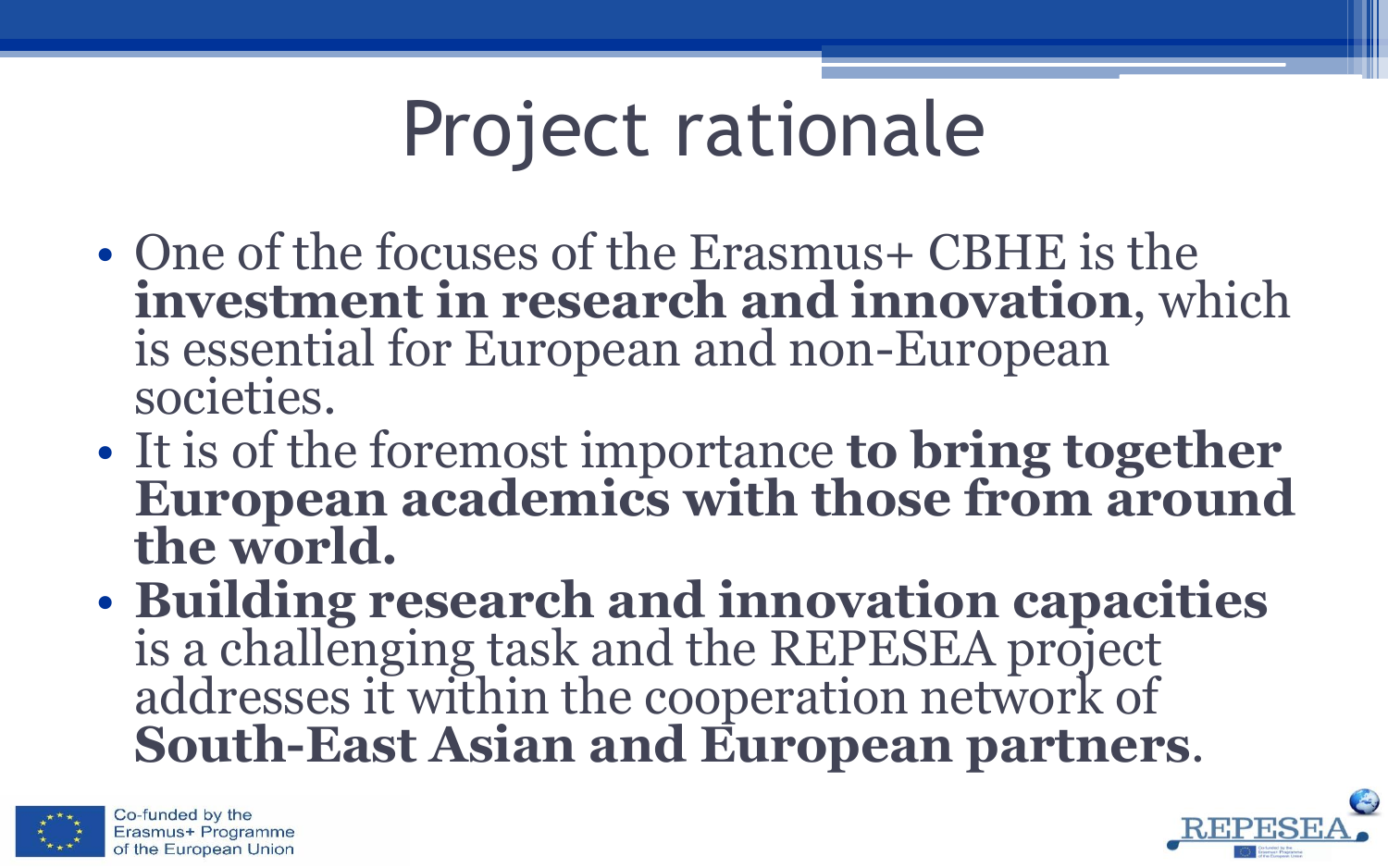# **Specific objectives of the project**

- 1. To develop and implement **the System of the Assessment of the Quality and Impact of Research at partner higher education institutions** in partner countries of Region 6 (Malaysia, Indonesia, Thailand).
- 2. To develop, implement and accredit **transferable research skill training modules** at partner higher education institutions.
- 3. To develop **international cooperation among members of the partnership** at regional and interregional levels.



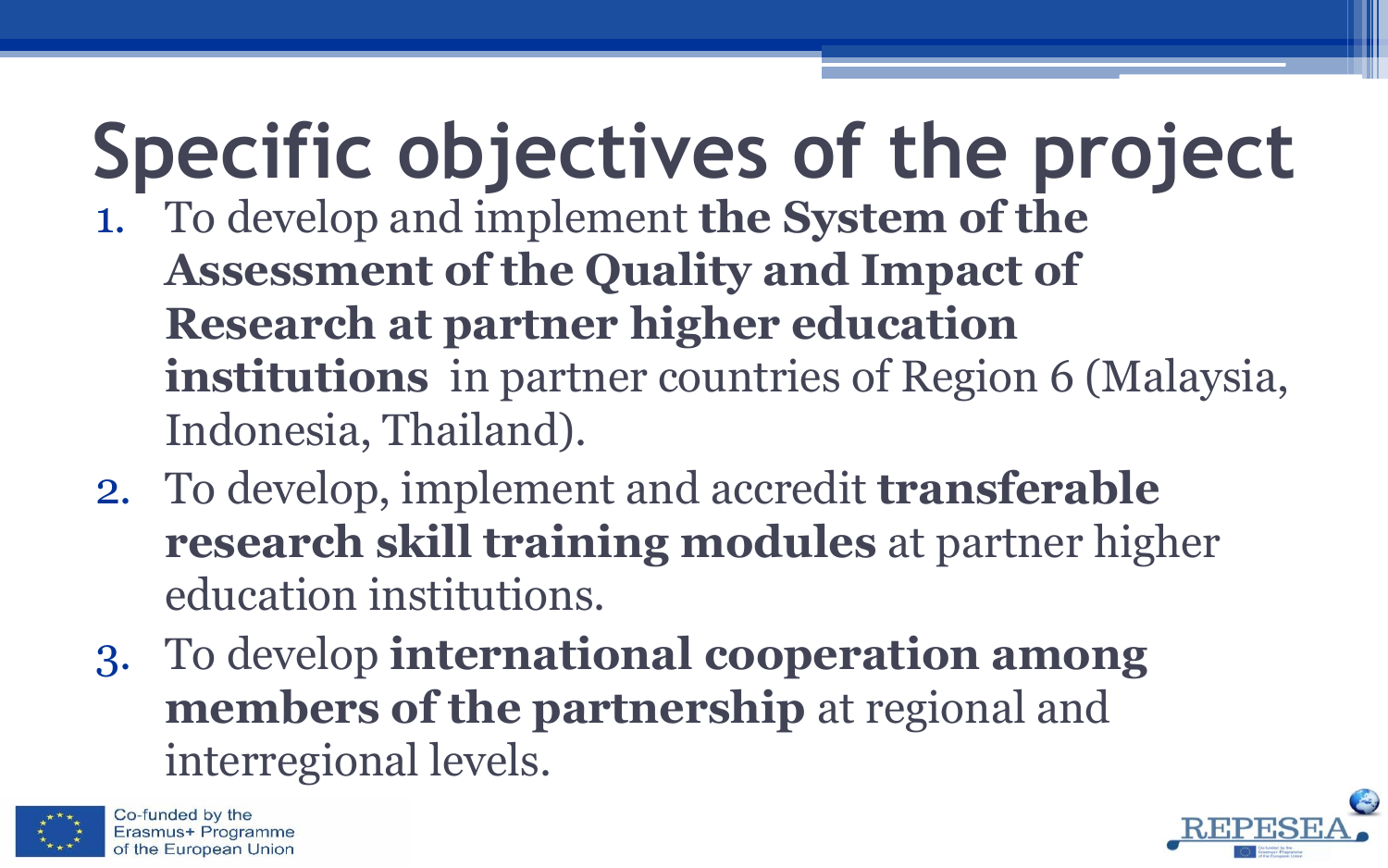#### **REPESEA team** (picture from the kick off meeting)





Co-funded by the Erasmus+ Programme of the European Union

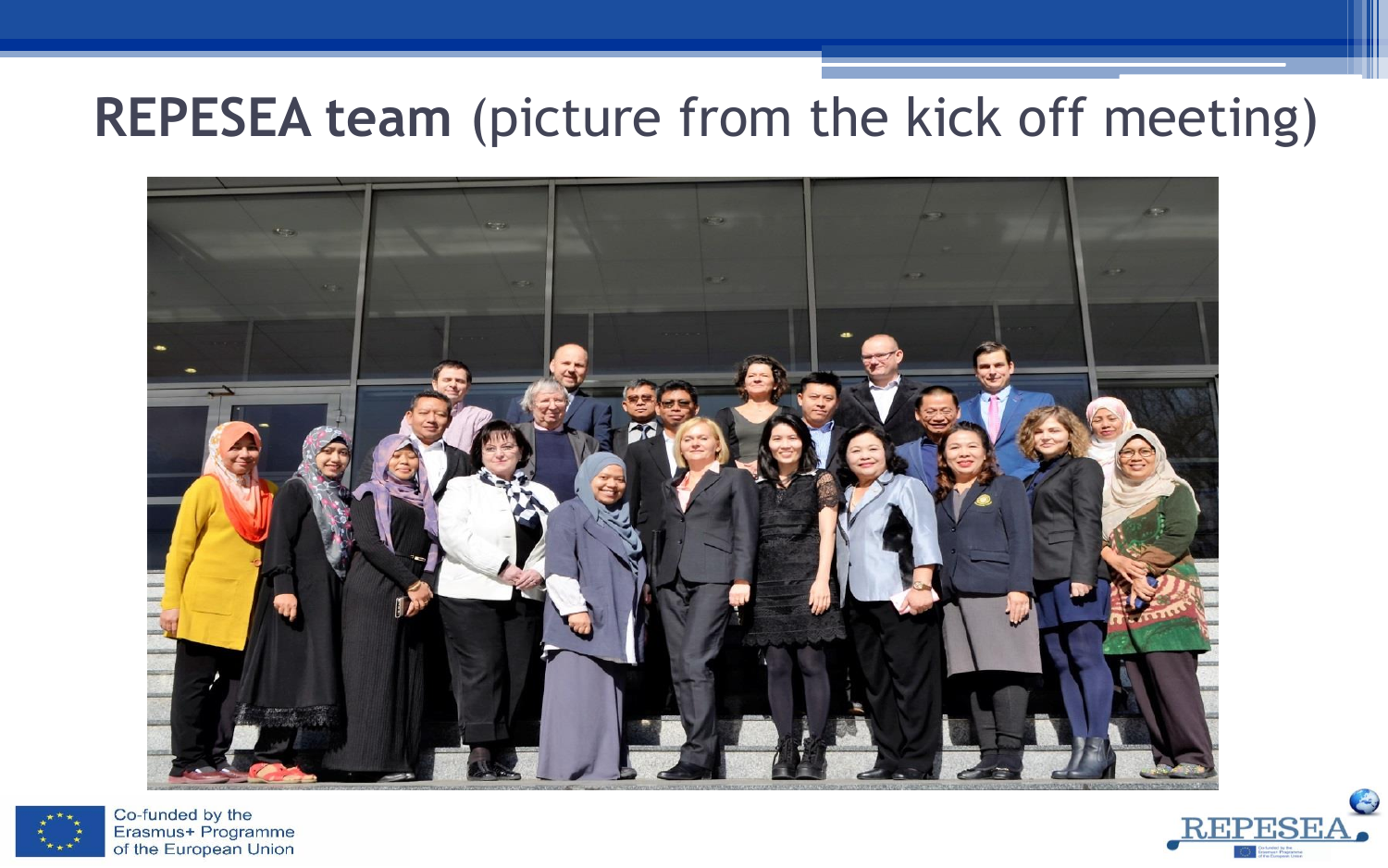### Consortium members: Programme countries



#### **University of Economics in Bratislava** Slovakia - coordinator



**Matej Bel University, Banská Bystrica** Slovakia



**Warsaw School of Economics,** Poland



**University of Clermont Auvergne,** France



**University of Bath,** United Kingdom



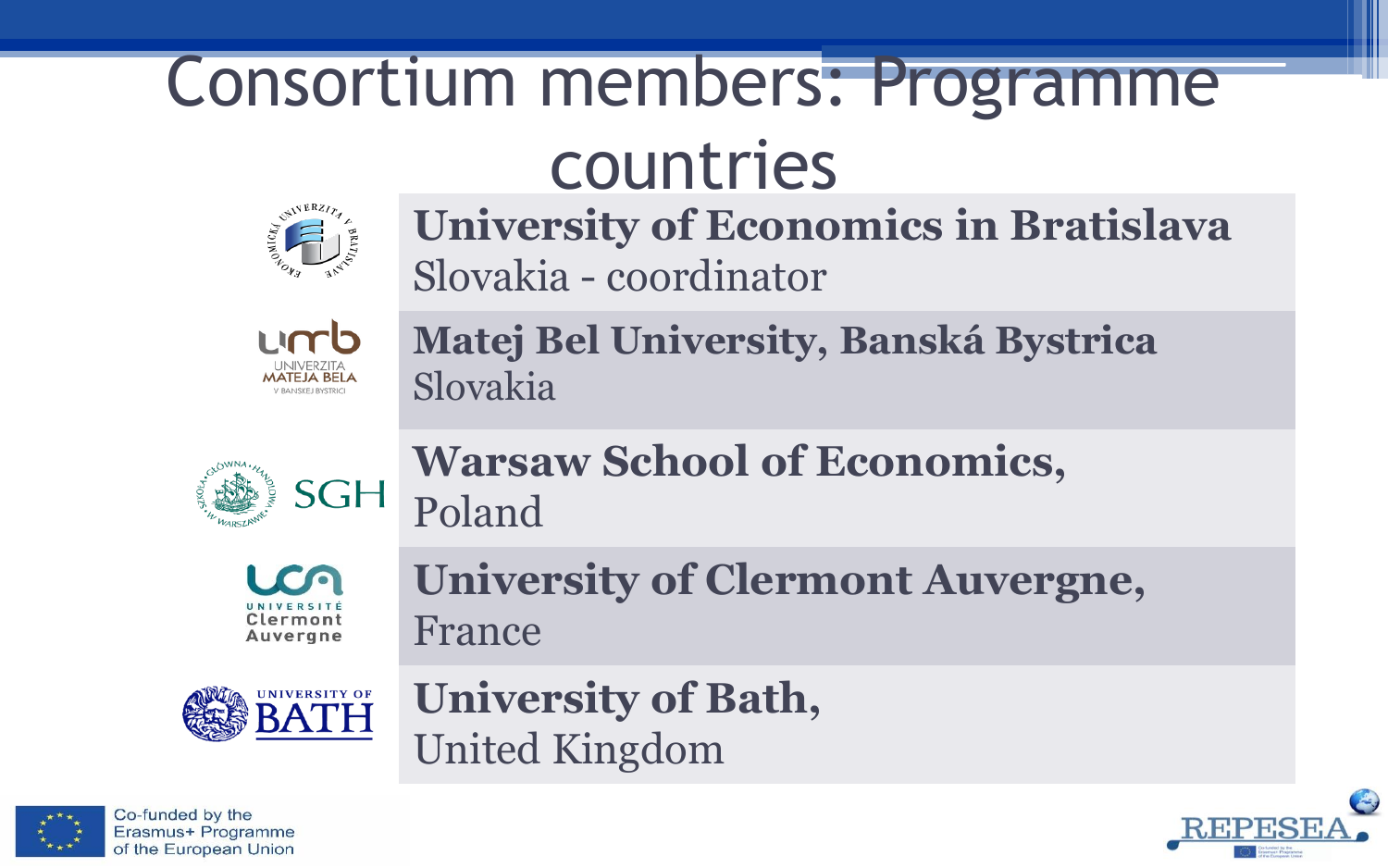#### Consortium members: Sount-East Asia















Erasmus+ Programme of the European Union

**University Gadjah Mada, Yogyakarta** Indonesia

**Universitas Islam Indonesia, Yogyakarta** Indonesia

**Universiti Teknologi MARA, Shah Alam,** Malaysia

**Universiti Teknologi Malaysia, Kuala Lumpur,** Malaysia

**Burapha University, Saen Suk,** Thailand

**National Institute of Development Administration, Bangkok,** Thailand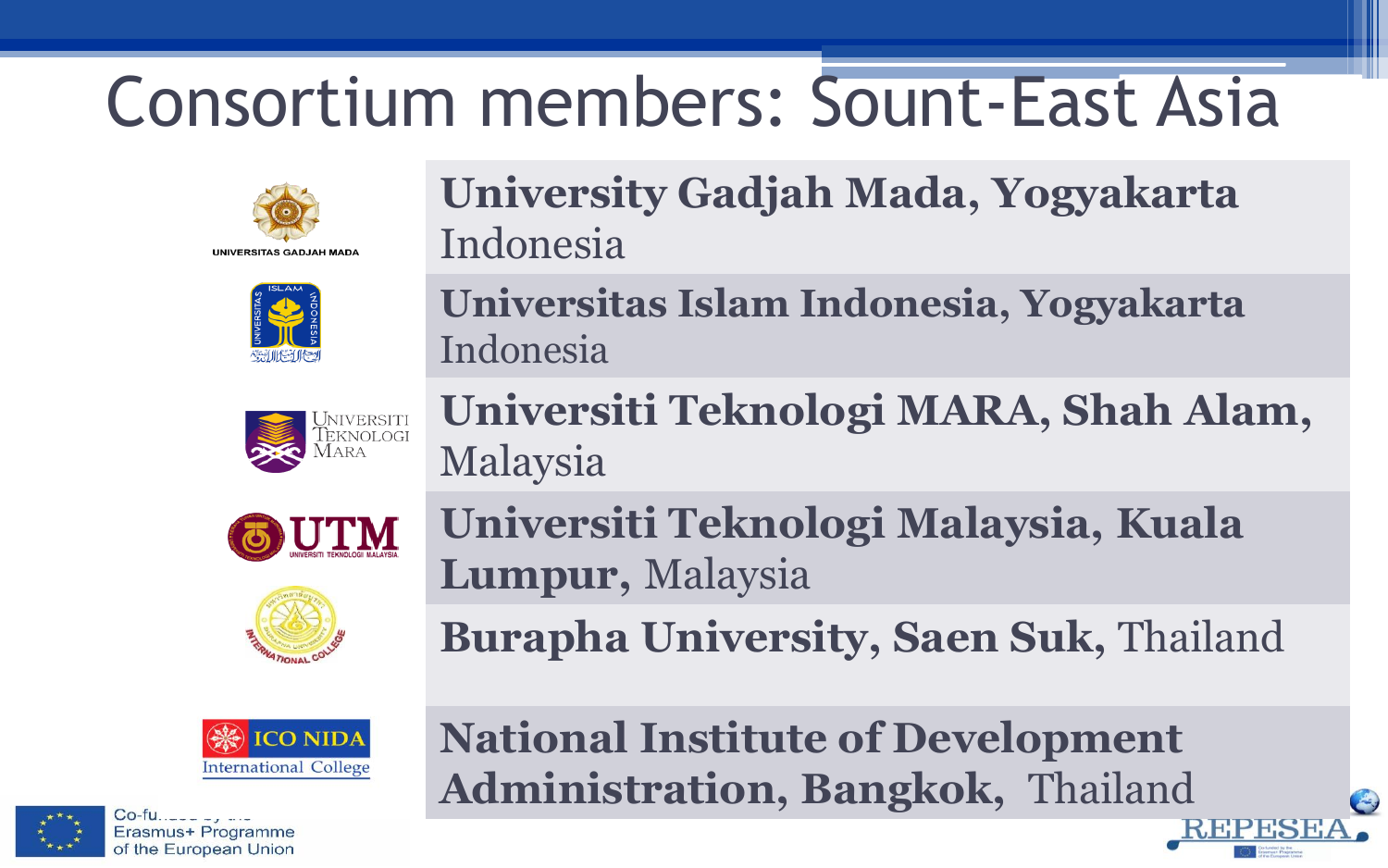# How did we build the consortium?

- 3 countries of Region 6, 2 universities in each country, public-private mix, research and teaching universities
- 4 programme countries 2 old EU, 2 "new" member states, 5 public research universities
- Personal links and experience from previous cooperation among partners.



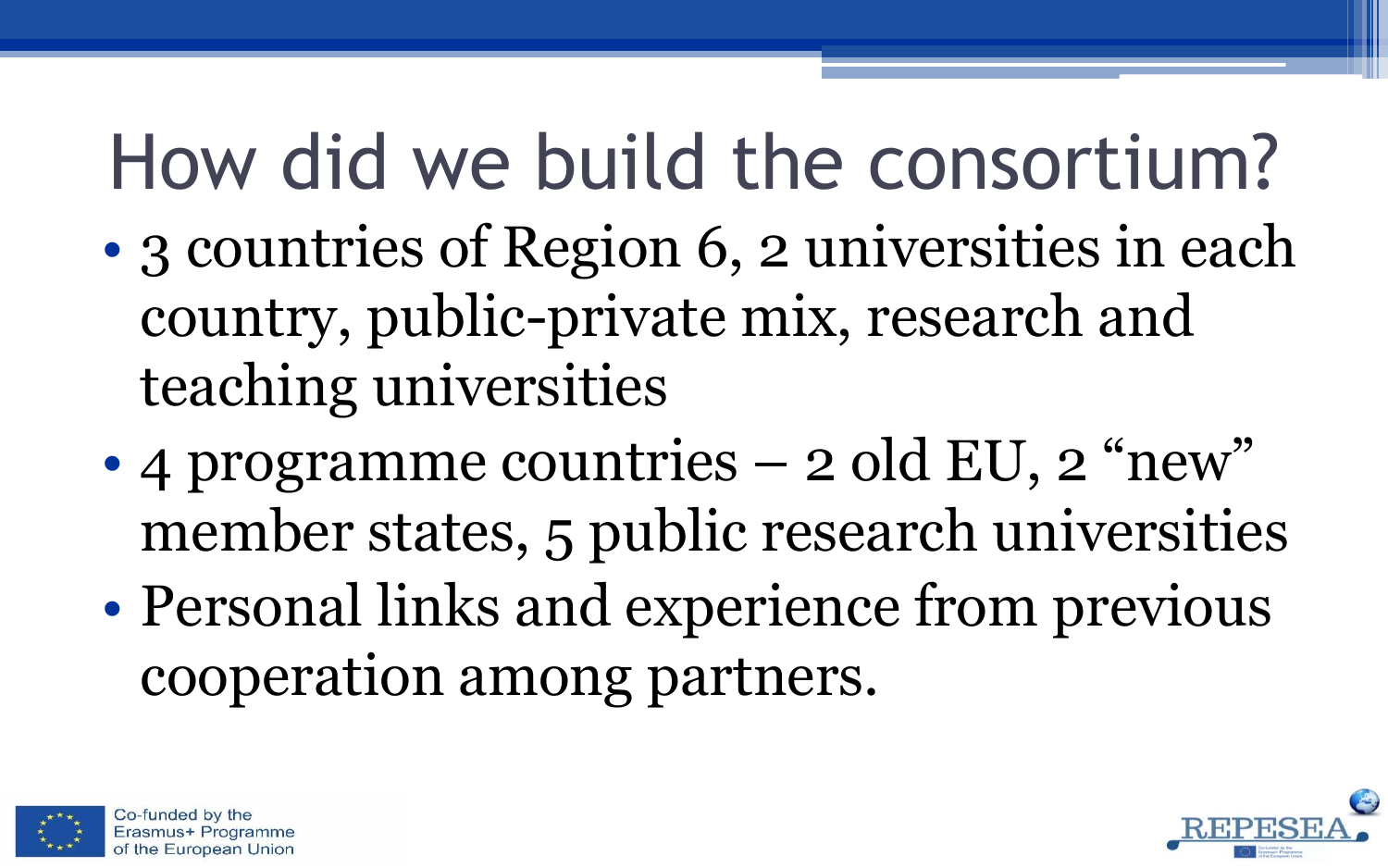# Work Packages

- 1. Preparation
- 2. Development and implementation of the Transferable skill development modules
- 3. Development and implementation of the System of assessment of reseach impact
- 4. Quality Plan
- 5. Management
- 6. Dissemination



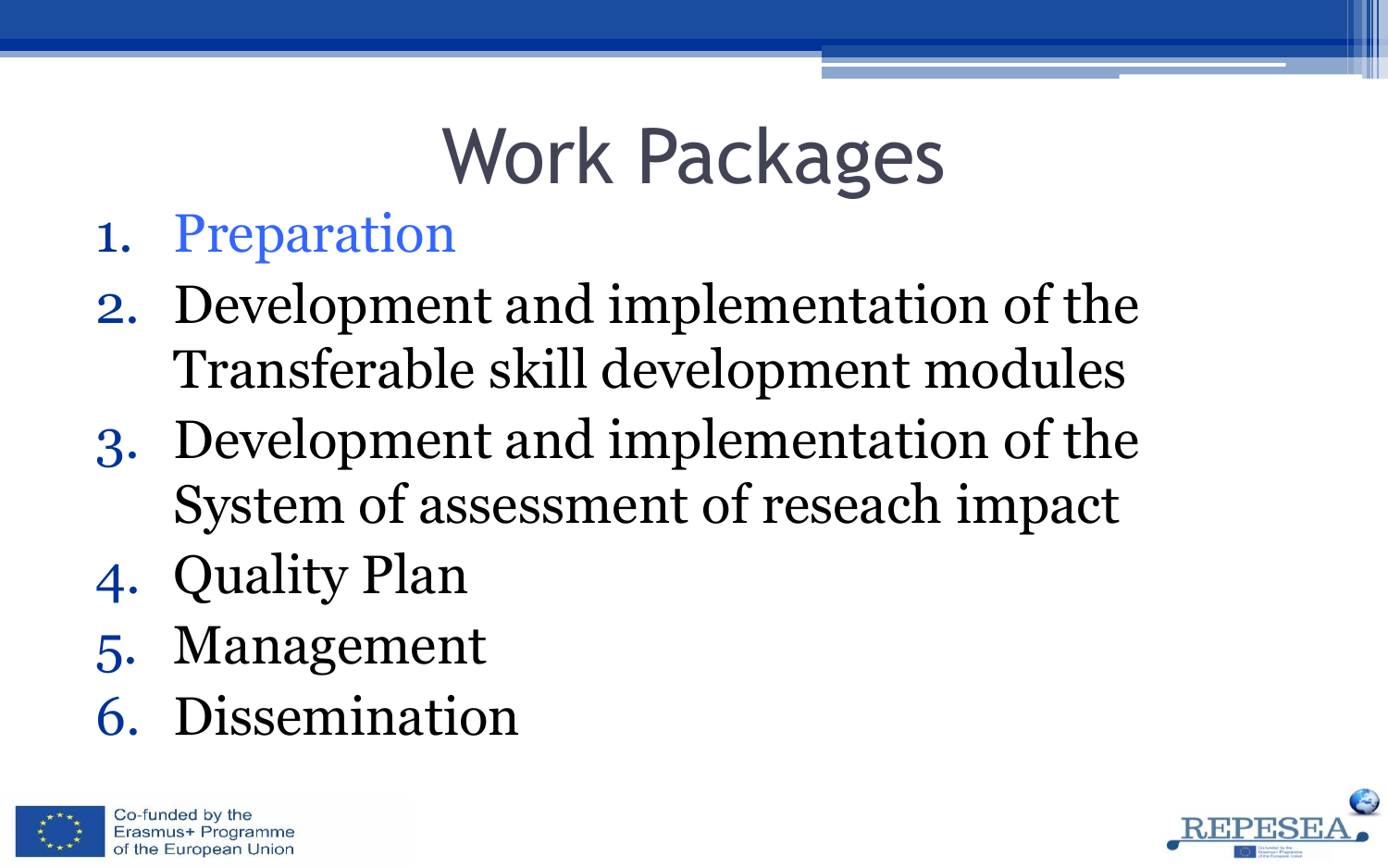## Experience so far

#### **Preparation of the proposal and contract preparation: Implementation of the**

- Low level of awareness in Region6 of EU funding opportunities and developments in the EU,
- Differences in legal status, difficulties with PIC acquisition,
- Different level of development of related issues in partner countries and at partner universities,
- Enthusiasm of partner countries to cooperate with European partners.

# **project:**

- A 3 year project (start January 2017),
- Relevance of the project theme for partner countries,
- Enthusiasm of partner country institutions to cooperate,
- The need to create cohesion across the consortium,
- Cultural and academic differences,
- Financial issues (e.g. unit staff cost differences, co-financing across partnership).



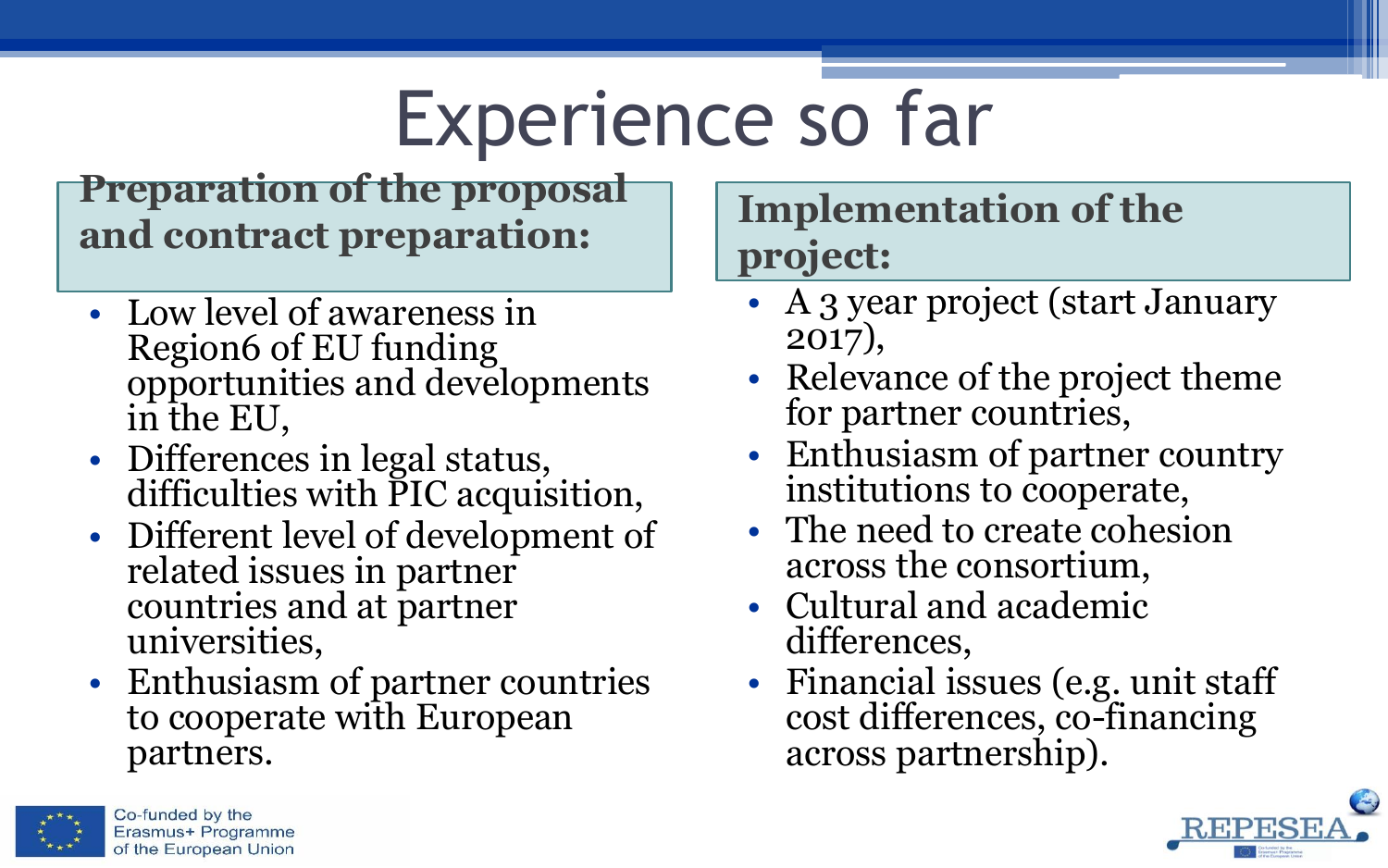## Dissemination tools

- Project website [www.repesea.org](http://www.repesea.org/)
- Social media facebook REPESEA Erasmus+
- Flyers, publications, dissemination events, presentations, workshops,  $\rm \textbf{conf}$  and currently was held in Bratislava from 6th till 12th of March, 2017. All steering  $\rm \textbf{C}$  and  $\rm \textbf{C}$  boundittee members were participating on it. During the SC meeting, the goals and targets



#### **REPESEA TEAM**

All partners institutions from 7 countries are cooperating on REPESEA project. Five programme aniversities, two from Slovakia, one from Poland, France and United Kingdom and six partner universities from Indonesia, Malaysia and Thailand are highly focused on Assessing and mproving Research Performance.

Steering Committee consist from 11 members. Each member is representing one institution.

**More informations about** 

More informations about

#### Facts

Project starts: October, 2016 Project ends: October, 2019 **Number of countries: 7 Number of institutions: 11 Number of Steering Committee** members: 11 **Supported by: European Union Number of Winter/Summer** schools supported: 2 **Days for Winter/Summer school** orted: 10 for Winter, 10



More informations about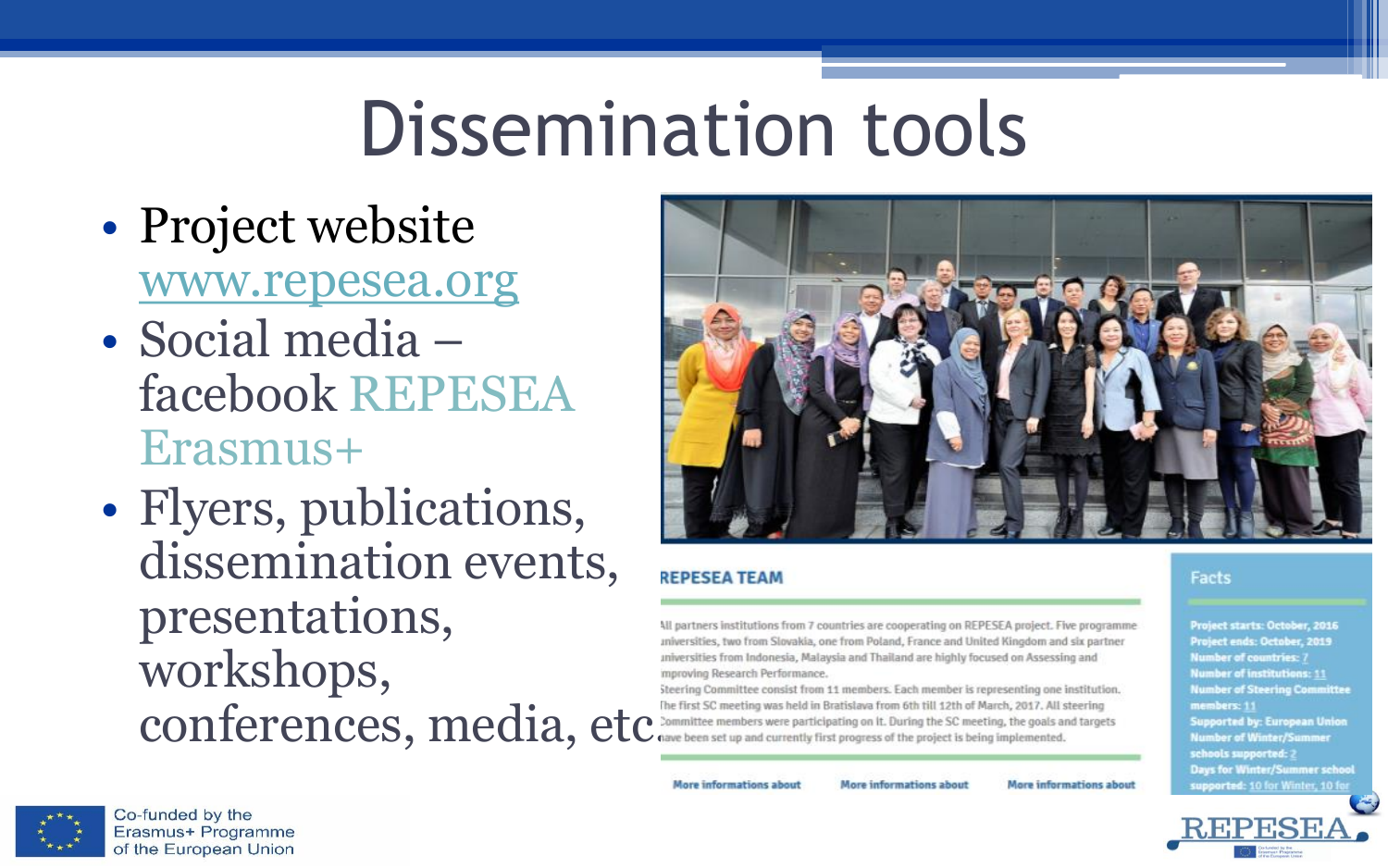## Conclusions

- There is a lot of interest in partner countries (Region6) to cooperate with European universities.
- Form the consortium and start to develop the proposal asap – Commitment of partners should be documented!
- Be conscious and considerate of differences across the partnership.
- Previous cooperation of partners is always an asset!